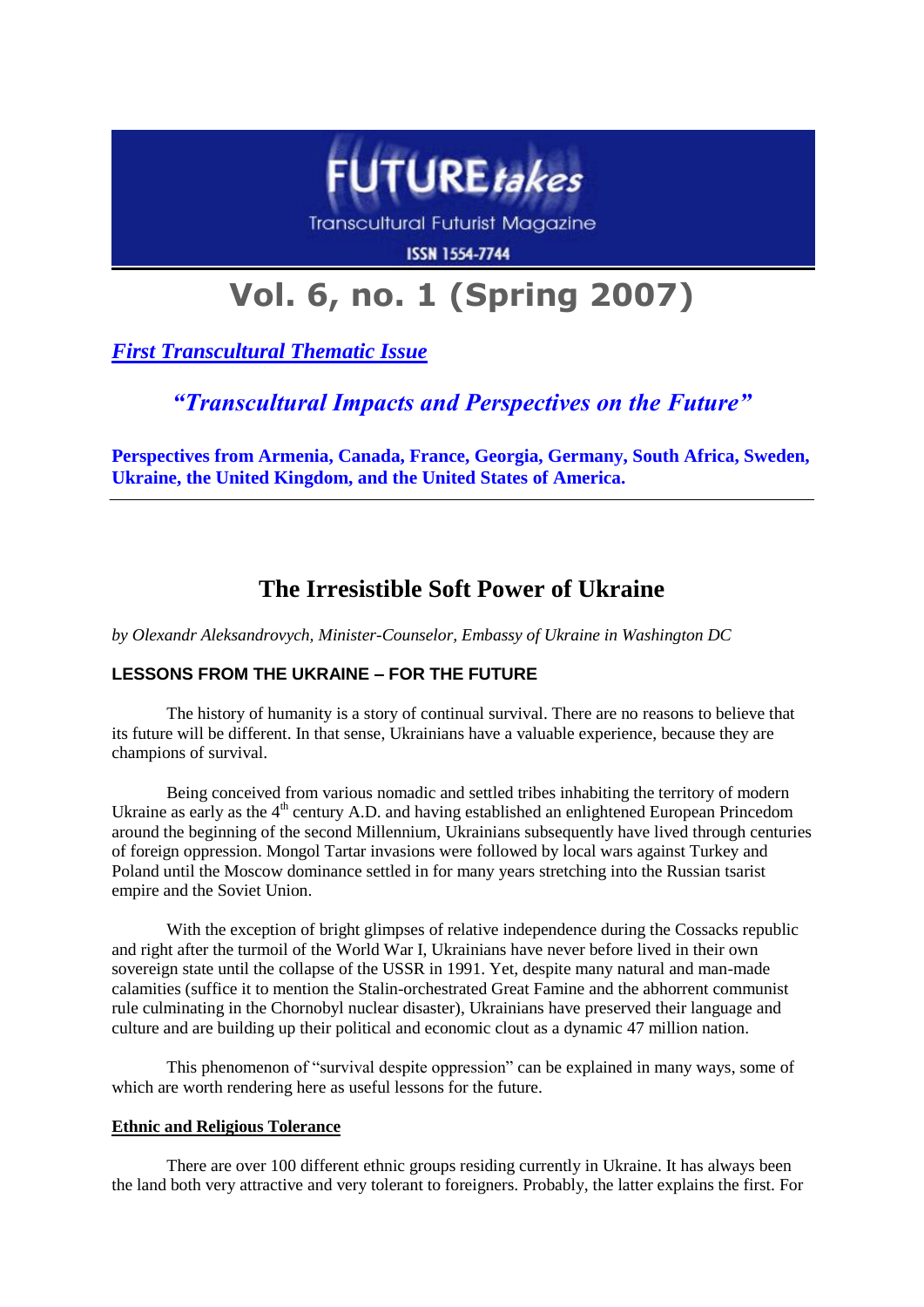centuries Ukraine has had a very strong Semitic, Greek, Tartar, Romanian, Hungarian, Polish and other Slavic presence. In recent years, due to enormous migration pressure, we hosted many Asians and increasingly also Africans.

A peculiar feature of this cultural blending is that all arriving population integrates fairly easily into the pan-Ukrainian cultural and (to a certain extent) language context. One might venture a conjecture that an inborn non-violent nature of Ukrainians paradoxically coupled with sharp witted humor about themselves and all other ethnicities or religions (something that would be labeled as politically incorrect statements elsewhere) are exactly the two indispensable ingredients, whose mélange give valve to hidden bias and help transform potential animosities into jokes and peaceful cohabitation.

#### **Democracy**

Another telling characteristic of Ukrainians is their inherent acceptance of democracy as a natural form of governance. Decades of Soviet rule spawned around a myth that all former Soviet republics are necessarily autocratic, or that all Eastern Slavs are serfs subjugated to their beloved dictators. In fact, the communist regime was an aberration rather than a norm for all the peoples inhabiting one sixth of the globe. At present, further disintegration of "old-type" political ties and decadence of the CIS (Commonwealth of Independent States) prove that all these new nations are very different, have always been very different, and they are gravitating now to different power poles.

Ukraine has had a significant European tradition long before it was eventually drawn into the Kremlin's orbit. As mentioned before, Ukrainian (or old Rus) as they were called at that time – an ethnic definition later "borrowed" forever by Moscovia) Great Princes of 10 to  $12<sup>th</sup>$  centuries were highly educated, respected and welcome guests in many other European capitals.

Many of the existing European monarchies have Ukrainian blood in them. The brightest example was Anna, daughter of Kyiv Great Prince Yaroslav the Wise, alias granddaughter of King Olaf III of Scotland and Sweden, she married Henry I to become Queen of France and mother of King Philippe I. A part of her dowry was a Ukrainian bible from her father's library later used by all subsequent French kings to take their oath when ascending to the throne. Anna was one of few literate *noblesse* in Paris of those times who could use her real signature instead of a little cross.

The European vocation of Ukraine was later carried on by the Cossacks, whose military organization of self-governance could be called a genuine representative democracy. Throughout the  $15<sup>th</sup>$  to the middle of the  $18<sup>th</sup>$  century, when the rest of Europe was ruled by self-appointed royalties, Ukrainian military chiefs were elected at a general assembly of all Cossacks whose votes counted regardless of their social hierarchy or property status.

In 1710, some 70 years before the French revolution and the US Declaration of Independence, one of Ukrainian Cossack leaders Pylyp Orlyk wrote the first ever democratic constitution in Europe. The text may be called imperfect by modern scholars, but it envisaged the election principle for all major "governmental" positions, as well as distribution of power between the legislative, executive and judiciary branches, with respective checks and balances. (*Apropos*, the Paris airport Orly was named after the father of Pylyp Orlyk – Hryhoriy (George) – who owned a village in the area to become later eponymous for the airport).

The intermittent continuity of democratic traditions in the history of Ukraine reached its apogee in the phenomenon of the Orange uprising in 2004, which in fact has no precedents in the world history for an event of this magnitude and spirit. As one of the US journalists aptly put it, those dramatic developments in Ukraine were like a mixture of the fall of the Berlin wall and the Woodstock festival. Millions of people in the streets around the country protesting against election fraud: not a single window smashed, not a single person beaten, crime level plummeted, not a single case of flu reported during 17 days of non-stop standing out in the cold. When rumors spread that the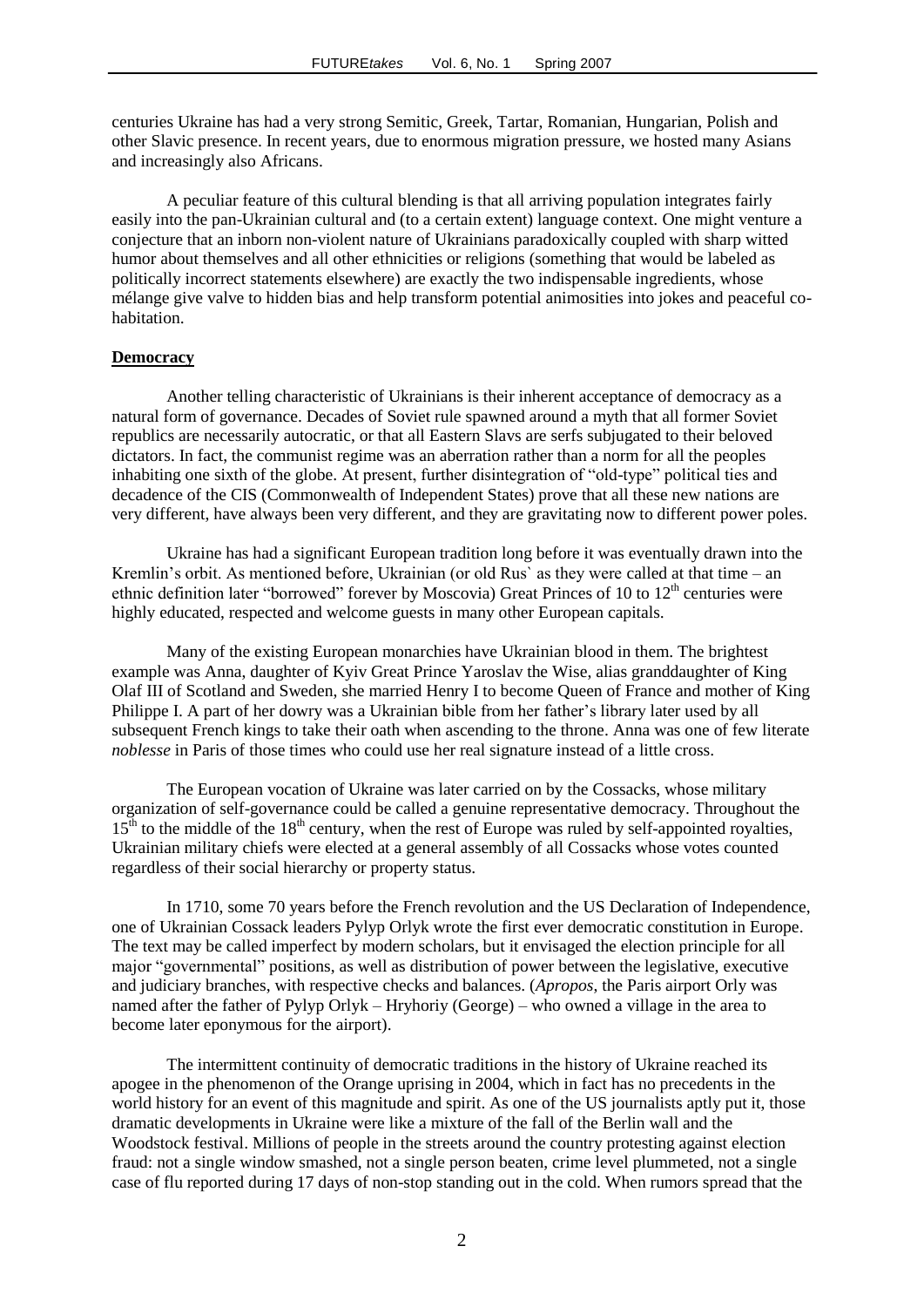then government was contemplating the use of military force and gunfire against civilians, the number of protestors doubled. The world was a witness to the quintessence of democracy – direct will of the people, as opposed to the mob rule, transformed the country almost overnight from a post-Soviet republic into a mature European democracy. This is something futurists can rack their brains about indefinitely.

#### **Denuclearization**

Likewise, they can wonder what prompted Ukraine to voluntarily renounce its third largest nuclear stockpiles at the beginning of the 1990s – again, an unprecedented historical fact. Against the background of the currently re-enforced arms race and ardent desire of several powers to procure weapons of mass destruction, the act of Ukrainians looks as an incredulous sacrifice. It was not an easy decision. There was a heated debate in the society and among political elite. Ultimately, a combination of various factors played in to favor the non-nuclear option including simple sound reason, the dreadful legacy of Chornobyl, political image and, to a lesser extent, economic dividends. Whichever basic motivation can be discerned behind the act, it did happen thus making Ukraine a tangible contributor to international peace and security.

#### **Healthy Faire**

The last chapter in this concise country profile is free of political implications. It is about Ukrainian culture, and more specifically and maybe unexpectedly – about food culture. Not only shortages of food, but also healthy diet belong to immediate challenges of the future everywhere. It is not a mere trifle to talk fearfully of new generations being raised on hormones, additives, preservatives, colorants, emulsifiers, BHA and other "flavoring killers."

Many tourists coming to Ukraine would shun caviar as too salty, cream cheese as too fatty, pork sausage as too calorie-loaded… so they would gulp down hamburgers, peanut butter and Cola... something Ukrainians don't quite understand – trading good food for junk. A theory goes that, in addition to fast-food chains, the ubiquitous low-fat and non-fat food abounding in many advanced democracies nowadays is the primary cause of obesity. Because a 95% lean pork or beef tastes like paper and can not satiate your stomach in moderate quantities.

That is why Ukrainians welcome those foreign food companies that invest in Ukrainian domestic food industry with respect to our organic food culture.

I have just enumerated four areas where my nation and its culture could be of some use to humanity – ethnic and religious tolerance, democracy record, denuclearization and healthy cuisine.

#### **GENERAL PERSPECTIVES ON THE FUTURE**

From a geopolitical point of view, Ukrainians instinctively favor a multilateral world. The above description of Ukrainians' nature shows that they are averse to any kind of tyranny or dictatorship, or unilateralism. The future will probably see Ukraine as a classical European pluralistic democracy, a hub of humanitarian studies, with outward-looking, multi-lingual and dynamic youth.

Such a Ukraine will be fully integrated into the Euro-Atlantic structures and remain a significant player in global politics. The Orange revolution testified to the huge potential and allure of Ukraine as a so-called soft power, whose mere example can promote democracy in the region. With a stable and democratic Ukraine it will be easier to forge coalitions of like-minded and value-sharing democracies to meet the challenges of continuously changing global political environment.

Besides, bearing in mind the legacy of Chornobyl, Ukrainians have since been very sensitive about environmental issues. Despite Soviet history of resource-wasting economic development and areas of heavy industrial production, the Ukrainians at large try to live in harmony with nature, and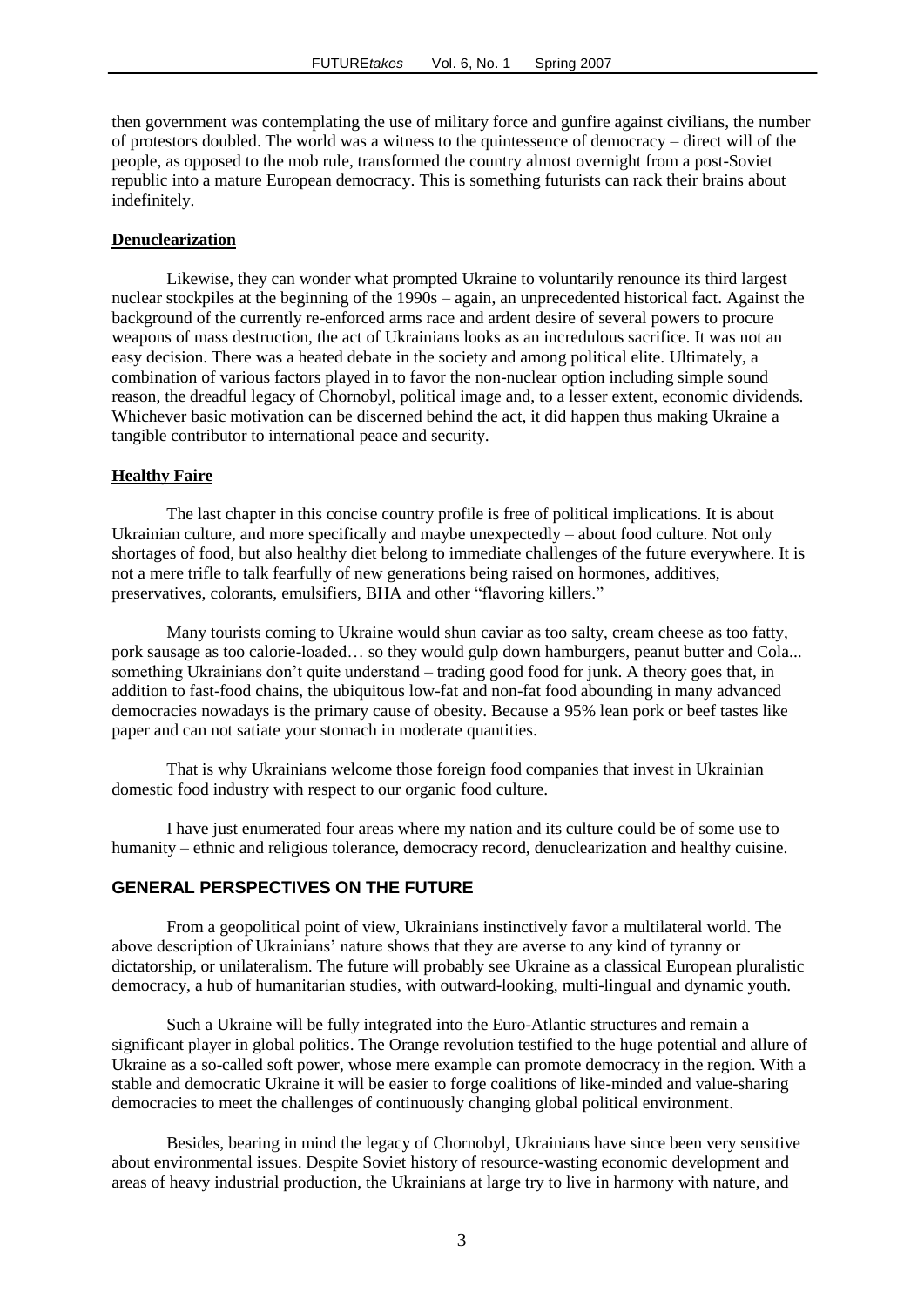this is their educated opinion and perception of a safe and prosperous future. We have a good tradition of parks development, and our mountain and sea resorts are mostly free from pollution.

With the very fertile soils (black earth), it is possible that in future Ukraine will not only reconfirm its status as the breadbasket of Europe, but also become one of the leading producers of ethanol and other bio-fuels. With proper management and investments, the vast agricultural landmass will suffice for both food and energy.

Yet another experience of Ukrainians, which may have positive repercussions elsewhere though it is probably not unique, is our preference for homeopathy. People in Ukraine have a long tradition of herbal medicine that helps supporting the health of the nation.

In short, Ukrainians' perspective on the future is a politically multilateral and co-operative, ethnically rich and diverse, and ecologically friendly humanity living in peace with itself and exploring space and nature without detriment to its own survival and progress.

### *POINTS FOR THE CLASSROOM (send comments to [forum@futuretakes.org\)](mailto:forum@futuretakes.org):*

- o *The Ukrainian experience of cultural blending and assimilation differs profoundly from the experience of various nations in Western Europe. Furthermore, both differ from the US experience. Minister-Counselor Aleksandrovych identifies two characteristics, an "inborn non-violent nature of Ukrainians" and their "sharp witted humor," that have been indispensable in transforming potential animosities into "jokes and peaceful cohabitation." In other nations, what factors influence the experience of new immigrants – that is, peaceful coexistence, cultural clashes, or deculturation – now and through the next decade? Furthermore, what are the implications for nations that are culturally heterogeneous now, and for those nations that are more culturally homogeneous?*
- o *As the author indicates, survival against oppression has had a substantial role in shaping the Ukraine experience. How will anticipated economic, environment, etc. hardships shape future nations and cultures between now and 2025?*
- o *Ukrainians try to live in harmony with nature, as Minister-Counselor Aleksandrovych indicates. Various Native peoples throughout the world have done likewise. To what extent will these examples – together with economic and environmental necessity – shape the global economy of 2020? Will this lead to a new economic utility function that captures long-term costs and consequences of near-term choices?*
- o *The article contrasts the traditional and healthy food culture of Ukraine with the "junk food" culture of visiting tourists. "Junk food" has migrated elsewhere, too – especially to parts of Europe and Asia. Considering other relevant drivers – for example, the imperative for fast food (and even eating at one's desk) in fast paced parts of the world, environmental considerations (that is, the food capacities of farmland vs. ranch land), and cross-flow of health and nutrition information among cultures – which type of food will win the "food fight" by 2015? Furthermore, what are the long-term implications to diet habits around the world?*
- o *Minister-Counselor Aleksandrovych points out that the nations of the former Commonwealth of Independent States (immediate successor to the Soviet Union) have gravitated to different power poles. In 2025, will the constellation of world power be more multilateral as Ukraine favors (considering all instruments of national power as well as the growing role of non-state actors), or will it be more unilateral or bilateral?*